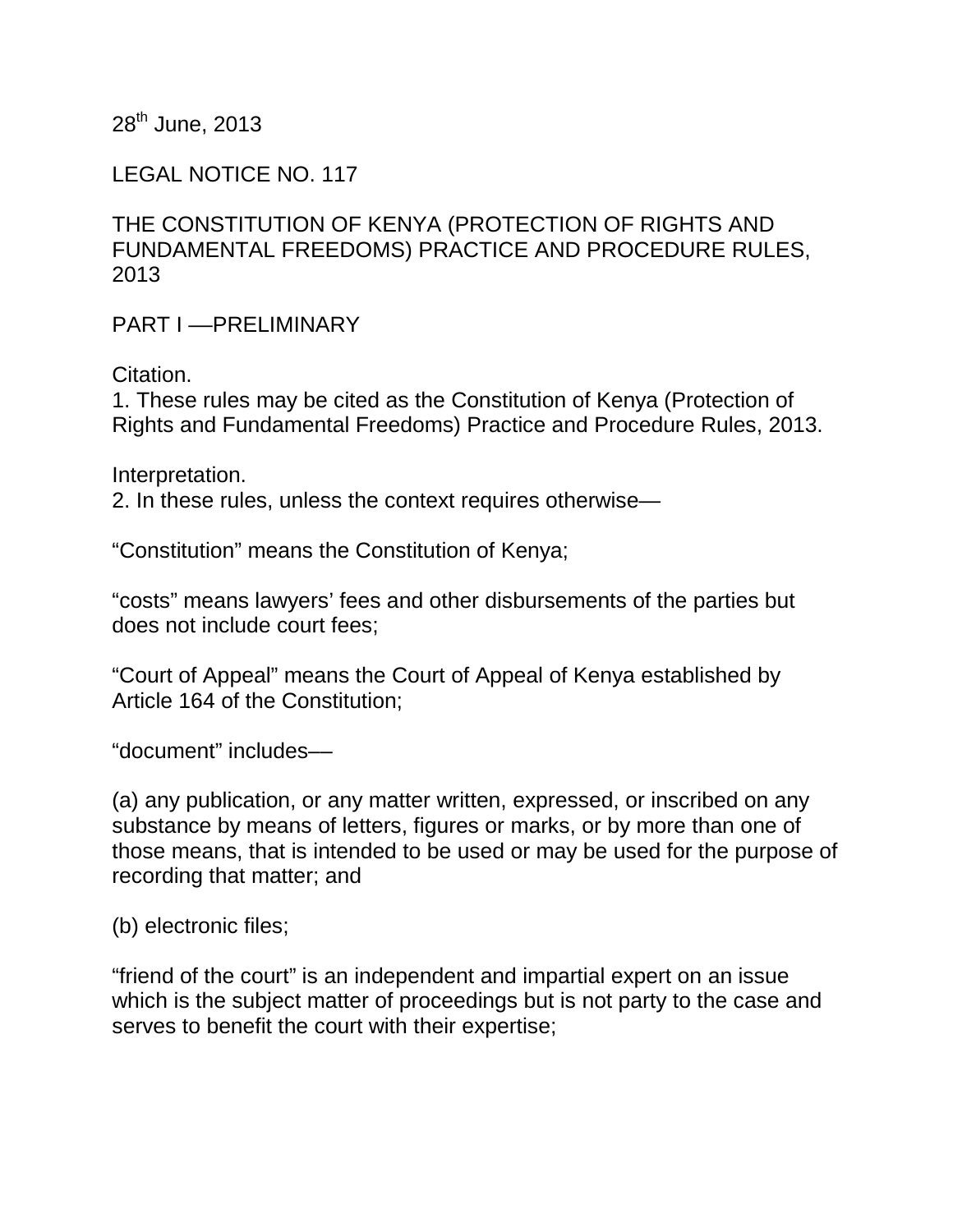"High Court" means the High Court of Kenya established by Article 165 of the Constitution and includes courts with the status of a High Court established under Article 162(2) of the Constitution;

"informal documentation" includes any legible document in any language that is simple, does not conform to any particular form or rules of grammar and conveys information;

"interested party" means a person or entity that has an identifiable stake or legal interest or duty in the proceedings before the court but is not a party to the proceedings or may not be directly involved in the litigation;

"person" includes an individual, organisation, company, association or any other body of persons whether incorporated or unincorporated;

"petitioner" means any person who institutes proceedings or cross petitions under these rules and for the purposes of a cross petition includes a cross petitioner;

"Registrar" includes assistant and deputy registrar in any particular court;

"respondent" means a person who is alleged to have denied, violated or infringed, or threatened to deny, violate or infringe a right or fundamental freedom;

"service" means delivery of an order, summons, or other legal papers to the person required to respond to them; and

"Supreme Court" means the Supreme Court of Kenya established by Article 163 of the Constitution.

Scope and objectives.

3. (1) These rules shall apply to all proceedings made under Article 22 of the Constitution.

(2) The overriding objective of these rules is to facilitate access to justice for all persons as required under Article 48 of the Constitution.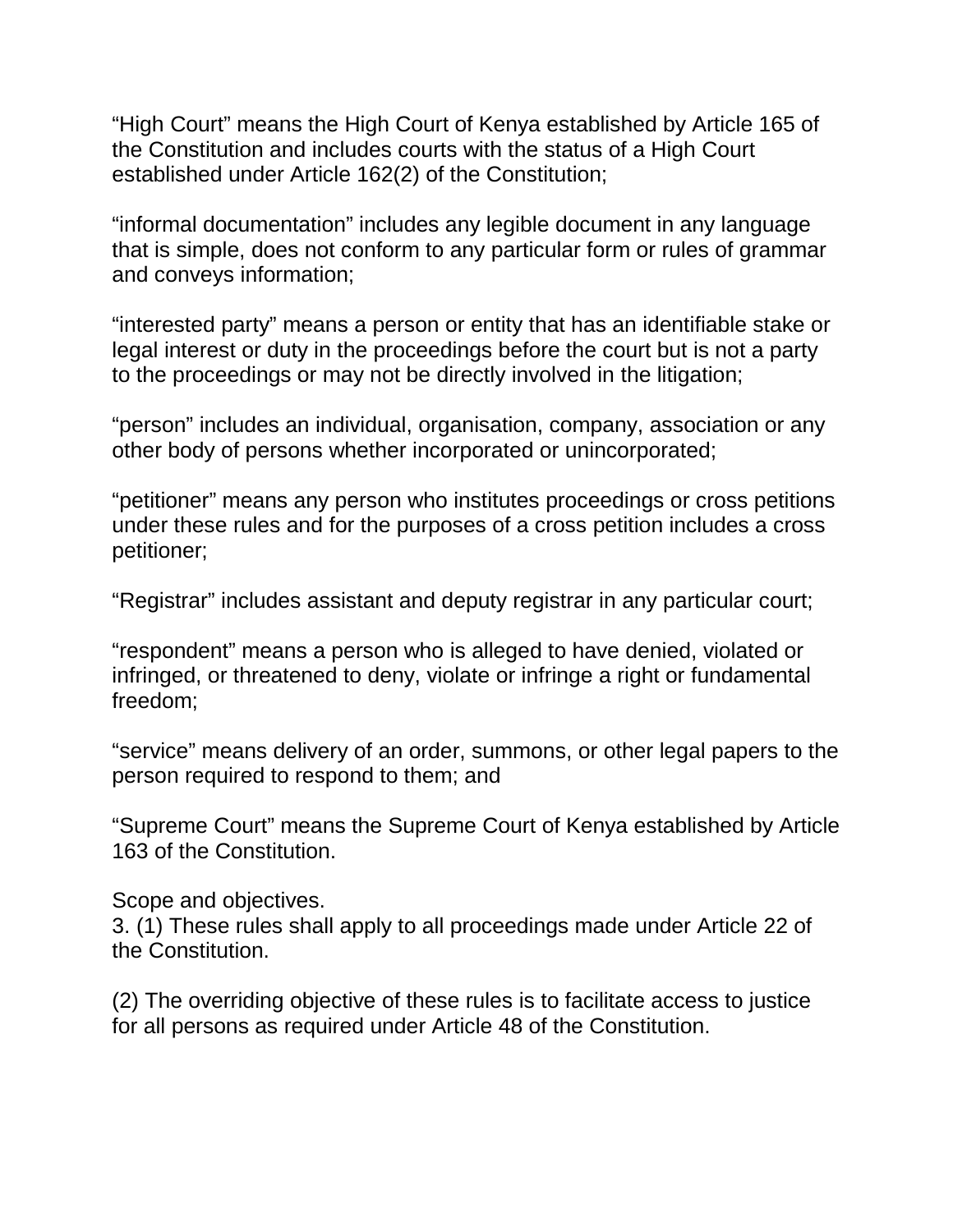(3) These rules shall be interpreted in accordance with Article 259(1) of the Constitution and shall be applied with a view to advancing and realising the—

(a) rights and fundamental freedoms enshrined in the Bill of Rights; and

(b) values and principles in the Constitution.

(4) The Court in exercise of its jurisdiction under these rules shall facilitate the just, expeditious, proportionate and affordable resolution of all cases.

(5) For the purpose of furthering the overriding objective, the Court shall handle all matters presented before it to achieve the—

(a) just determination of the proceedings;

(b) efficient use of the available and administrative resources;

(c) timely disposal of proceedings at a cost affordable by the respective parties; and

(d) use of appropriate technology.

(6) A party to proceedings commenced under these rules, or an advocate for such party is under a duty to assist the Court to further the overriding objective of these rules and in that regard to—

(a) participate in the processes of the Court; and

(b) comply with the directions and orders of the Court.

(7) The Court shall pursue access to justice for all persons including the—

- (a) poor;
- (b) illiterate;
- (c) uninformed;
- (d) unrepresented; and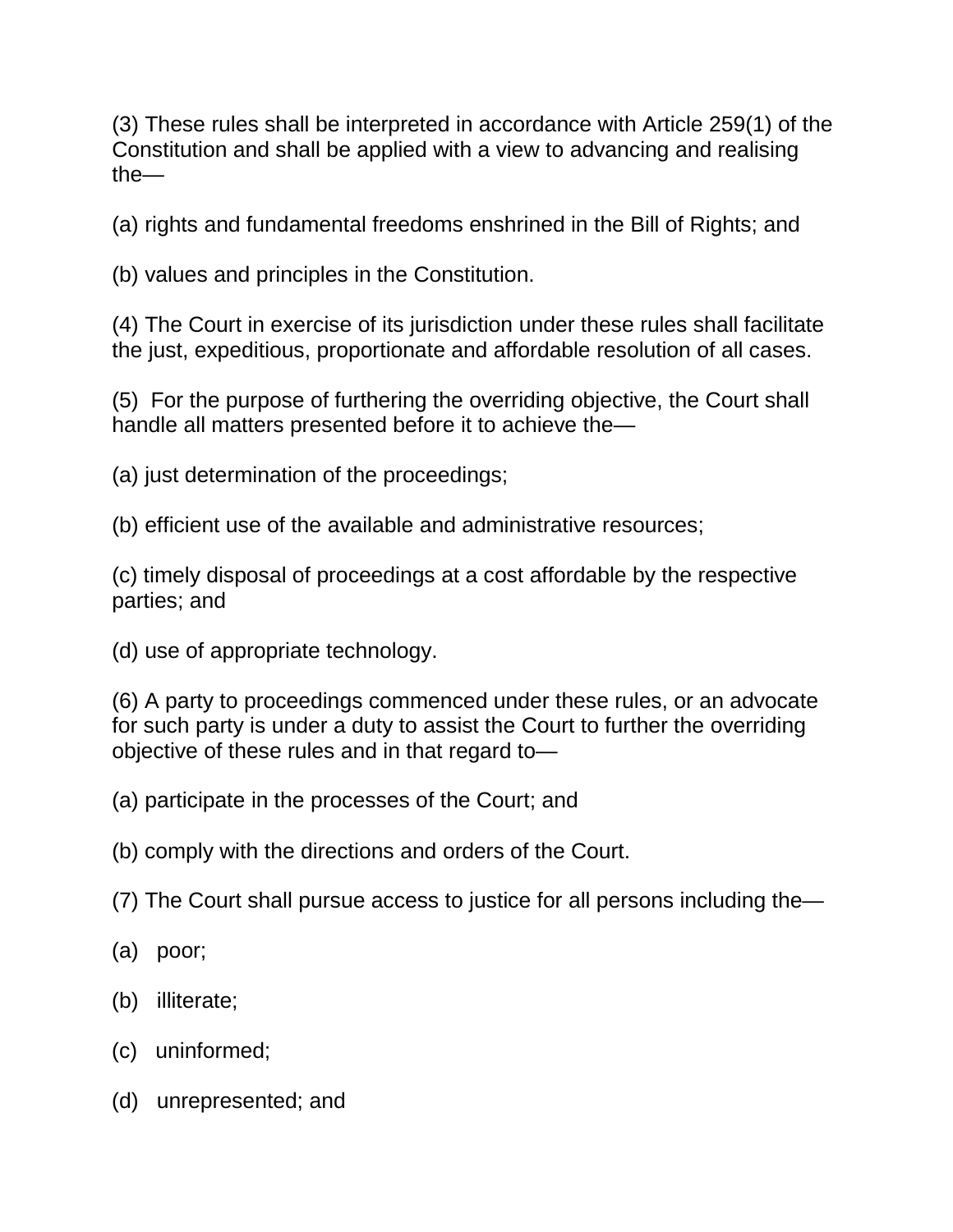(e) persons with disabilities

(8) Nothing in these rules shall limit or otherwise affect the inherent power of the Court to make such orders as may be necessary for the ends of justice or to prevent abuse of the process of the Court.

PART II—PROCEDURE FOR INSTITUTING COURT PROCEEDINGS

Contravention of rights or fundamental freedoms.

4. (1) Where any right or fundamental freedom provided for in the Constitution is allegedly denied, violated or infringed or threatened, a person so affected or likely to be affected, may make an application to the High Court in accordance to these rules.

(2) In addition to a person acting in their own interest, court proceedings under sub rule (1) may be instituted by—

(i) a person acting on behalf of another person who cannot act in their own name;

(ii) a person acting as a member of, or in the interest of, a group or class of persons;

(iii) a person acting in the public interest; or

(iv) an association acting in the interest of one or more of its members.

Addition, joinder, substitution and striking out of parties. 5. The following procedure shall apply with respect to addition, joinder, substitution and striking out of parties—

(a) Where the petitioner is in doubt as to the persons from whom redress should be sought, the petitioner may join two or more respondents in order that the question as to which of the respondent is liable, and to what extent, may be determined as between all parties.

(b) A petition shall not be defeated by reason of the misjoinder or nonjoinder of parties, and the Court may in every proceeding deal with the matter in dispute.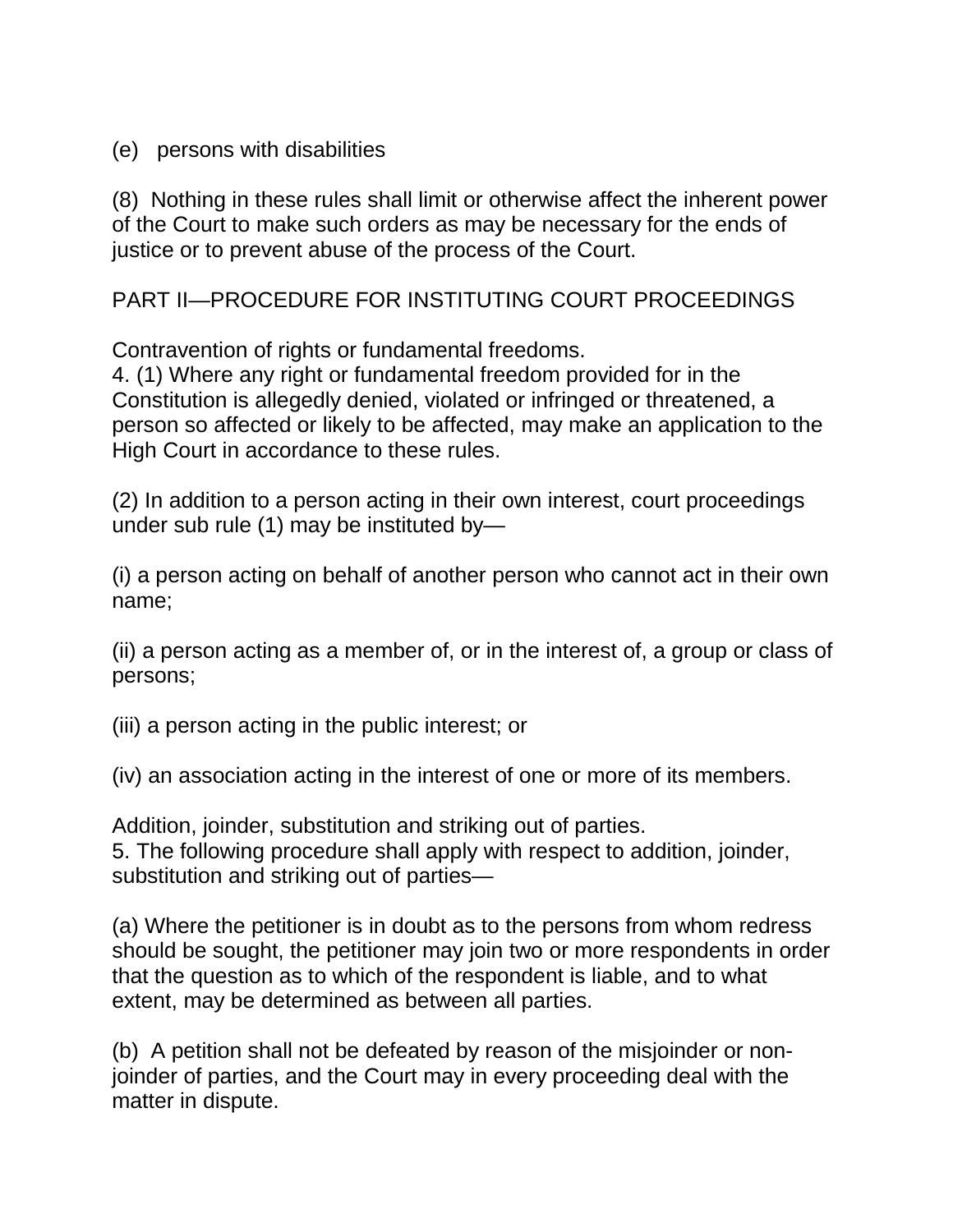(c) Where proceedings have been instituted in the name of the wrong person as petitioner, or where it is doubtful whether it has been instituted in the name of the right petitioner, the Court may at any stage of the proceedings, if satisfied that the proceedings have been instituted through a mistake made in good faith, and that it is necessary for the determination of the matter in dispute, order any other person to be substituted or added as petitioner upon such terms as it thinks fit.

(d) The Court may at any stage of the proceedings, either upon or without the application of either party, and on such terms as may appear just—

(i) order that the name of any party improperly joined, be struck out; and

(ii) that the name of any person who ought to have been joined, or whose presence before the court may be necessary in order to enable the court adjudicate upon and settle the matter, be added.

(e) Where a respondent is added or substituted, the petition shall unless the court otherwise directs, be amended in such a manner as may be necessary, and amended copies of the petition shall be served on the new respondent and, if the court thinks, fit on the original respondents.

Friend of the Court.

6. The following procedure shall apply with respect to a friend of the court—

(a) The Court may allow any person with expertise in a particular issue which is before the Court to appear as a friend of the Court.

(b) Leave to appear as a friend of the Court may be granted to any person on application orally or in writing.

(c) The Court may on its own motion request a person with expertise to appear as a friend of the Court in proceedings before it.

Interested party.

7. (1) A person, with leave of the Court, may make an oral or written application to be joined as an interested party.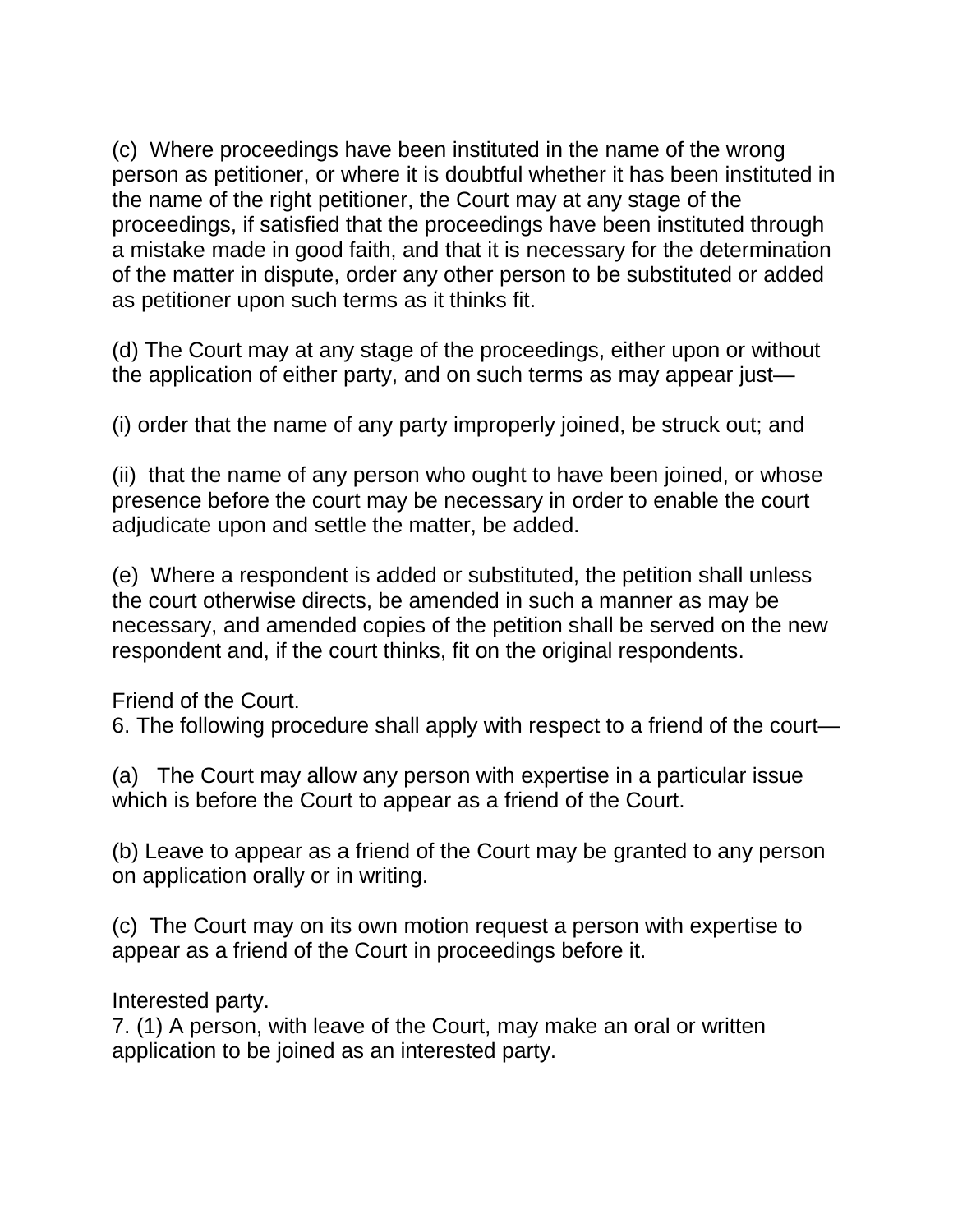(2) A court may on its own motion join any interested party to the proceedings before it.

Place of filing.

8. (1) Every case shall be instituted in the High Court within whose jurisdiction the alleged violation took place.

(2) Despite sub rule (1), the High Court may order that a petition be transferred to another court of competent jurisdiction either on its own motion or on the application of a party.

Notice of institution of the petition.

9. (1) The Court may direct that notice of institution of petition be posted on the Court notice board or be published in the Gazette, a daily newspaper with national circulation or the Judiciary's website.

(2) The notice referred to in sub rule (1) shall—

(a) contain a brief summary of the case, reference to the provisions of the Constitution violated or infringed and the relief sought; and

(b) be approved by the Registrar.

Form of petition.

10. (1) An application under rule 4 shall be made by way of a petition as set out in Form A in the Schedule with such alterations as may be necessary.

(2) The petition shall disclose the following—

- (a) the petitioner's name and address;
- (b) the facts relied upon;
- (c) the constitutional provision violated;

(d) the nature of injury caused or likely to be caused to the petitioner or the person in whose name the petitioner has instituted the suit; or in a public interest case to the public, class of persons or community;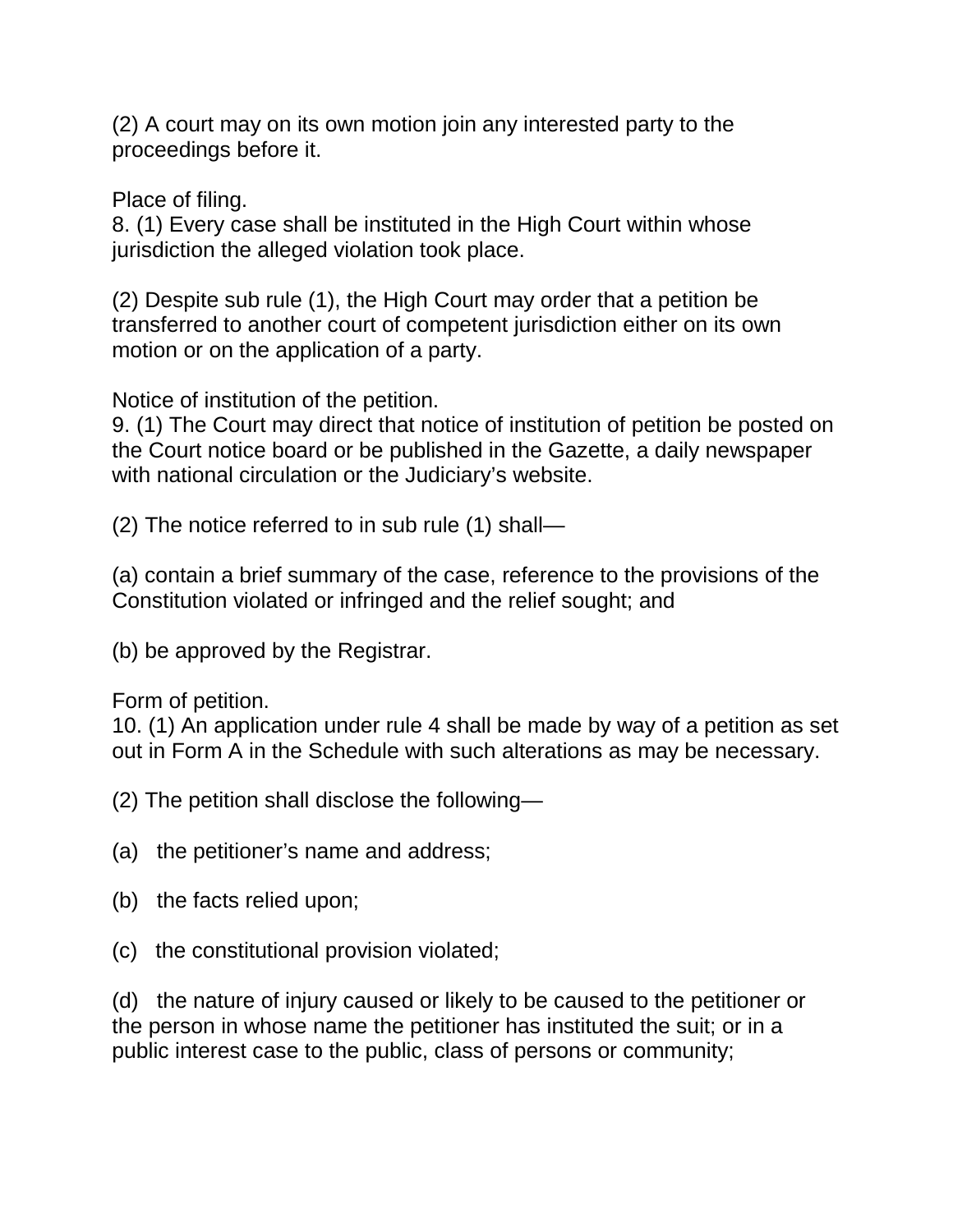(e) details regarding any civil or criminal case, involving the petitioner or any of the petitioners, which is related to the matters in issue in the petition;

(f) the petition shall be signed by the petitioner or the advocate of the petitioner; and

(g) the relief sought by the petitioner.

(3) Subject to rules 9 and 10, the Court may accept an oral application, a letter or any other informal documentation which discloses denial, violation, infringement or threat to a right or fundamental freedom.

(4) An oral application entertained under sub rule (3) shall be reduced into writing by the Court.

Documents to be annexed to affidavit or petition.

11. (1) The petition filed under these rules may be supported by an affidavit.

(2) If a party wishes to rely on any document, the document shall be annexed to the supporting affidavit or the petition where there is no supporting affidavit.

Registrar to assist in filing of petitions.

12. The Registrar shall cause a prescribed form to be available in the Registry to assist petitioners who bring oral applications to have them reduced in writing.

Petition filed under certificate of urgency.

13. A petition filed under certificate of urgency may be placed before a Judge for appropriate orders or directions.

Service of petition.

14. (1) The petitioner shall serve the respondent with the petition, documents and relevant annexures within 15 days of filing or such time as the court may direct.

(2) Proof of service shall be the affidavit of service set out in Form B in the Schedule with such variations as may be necessary.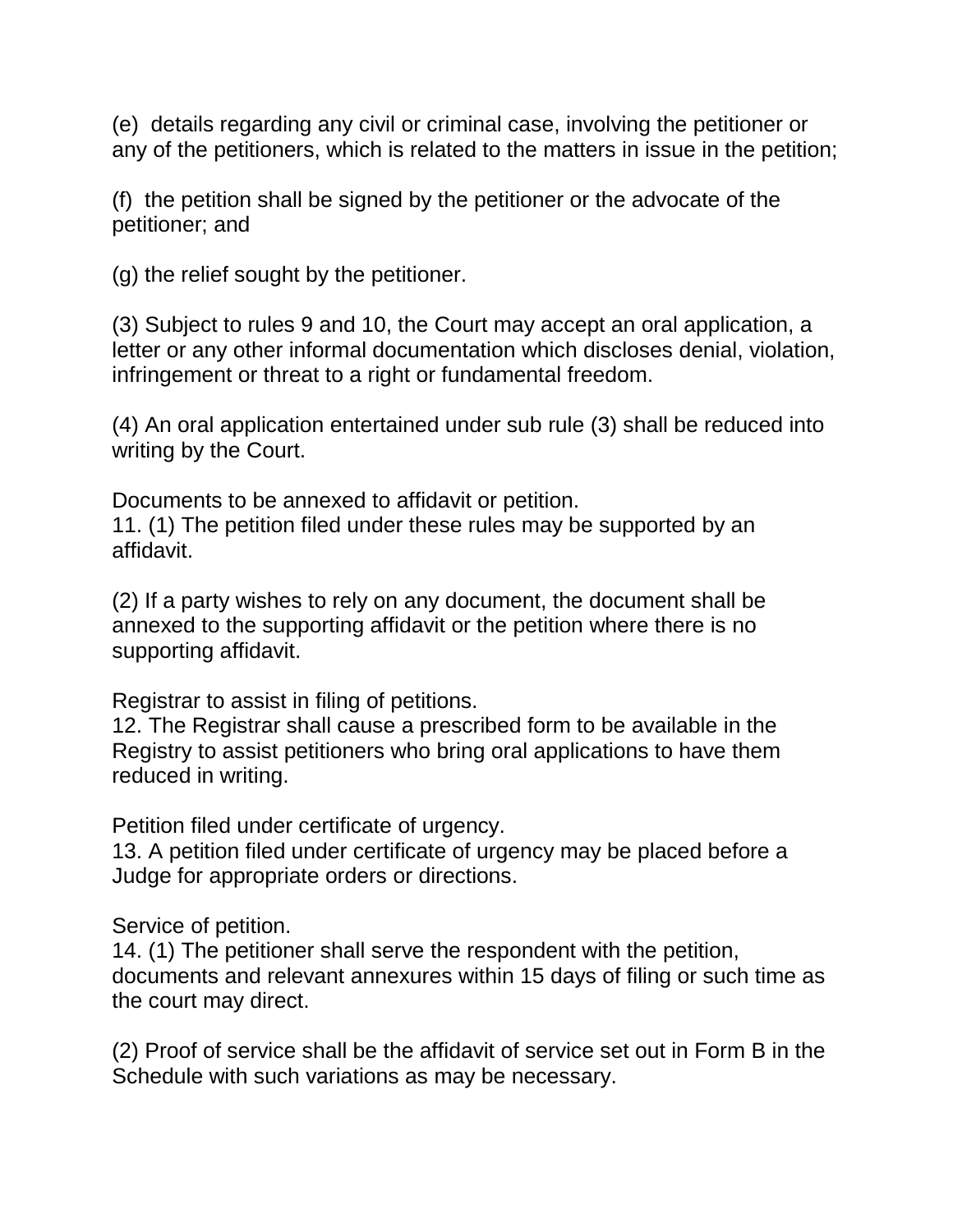Reply to a petition.

15. (1) The Attorney-General or any other State organ shall within fourteen days of service of a petition respond by way of a replying affidavit and if any document is relied upon, it shall be annexed to the replying affidavit.

(2) (a) A respondent not in the category of sub rule (1) shall within seven days file a memorandum of appearance and either a—

(i) replying affidavit; or

(ii) statement setting out the grounds relied upon to oppose the petition.

(b) After filing either of the documents referred to in sub rule (2) (a), a respondent may respond by way of a replying affidavit or provide any other written document as a response to the petition within fourteen days.

(3) The respondent may file a cross-petition which shall disclose the matter set out in rule 10(2).

Failure to respond within stipulated time.

16. (1) If the respondent does not respond within the time stipulated in rule 15, the Court may hear and determine the petition in the respondent's absence.

(2) The Court may set aside an order made under sub-rule (1) on its own motion or upon the application of the respondent or a party affected by the order.

Consolidation.

17. The Court may on its own motion or on application by any party consolidate several petitions on such terms as it may deem just.

Amendment of pleadings.

18. A party that wishes to amend its pleadings at any stage of the proceedings may do so with the leave of the Court.

Formal applications.

19. A formal application under these rules shall be by Notice of Motion set out in Form D in the schedule and may be supported by an affidavit.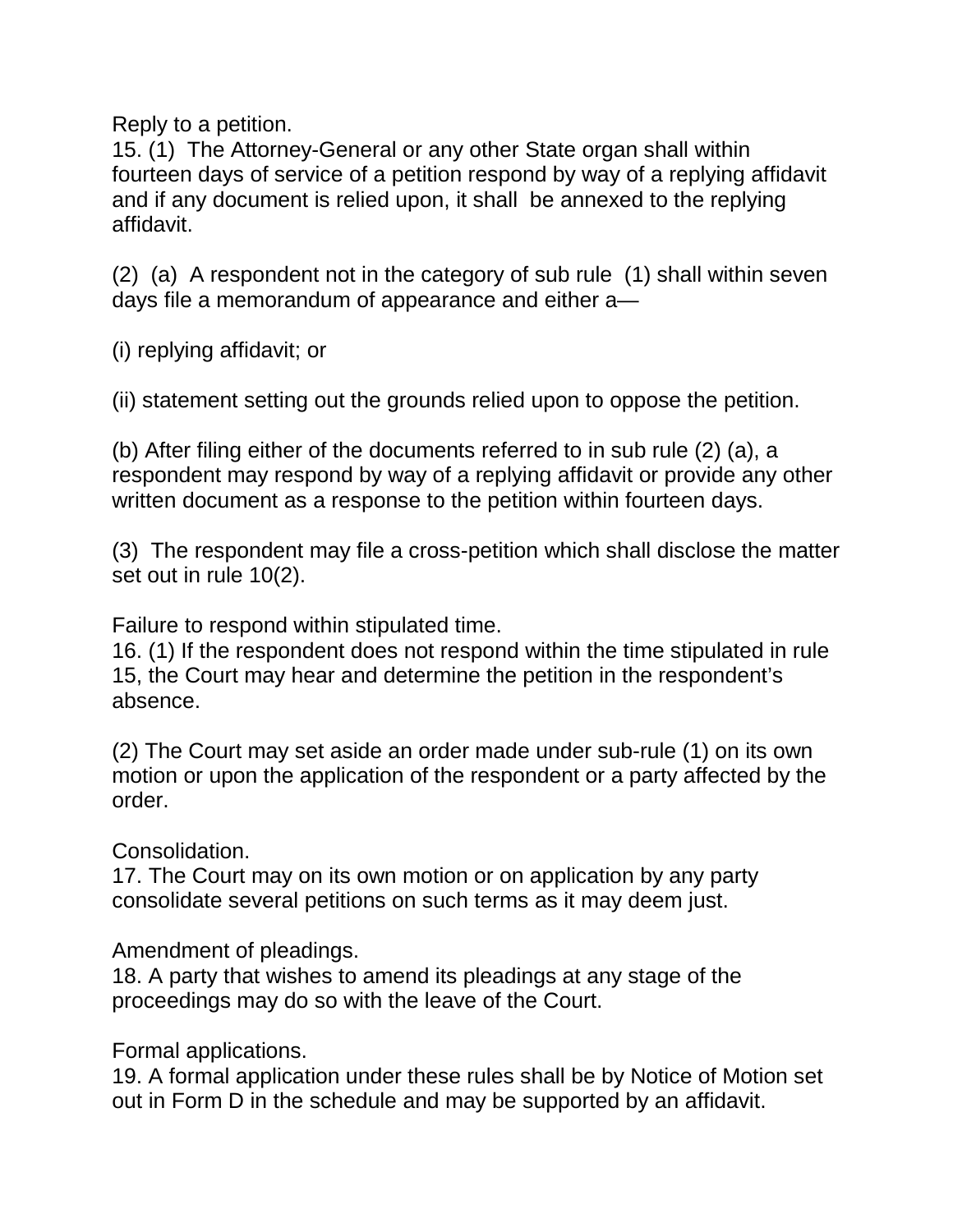## PART III —HEARING AND DETERMINATION OF COURT PROCEEDINGS

Hearing of the petition.

20. (1) The hearing of the petition shall, unless the Court otherwise directs, be by way of—

- (a) affidavits;
- (b) written submissions; or
- (c) oral evidence.
- (2) The Court may limit the time for oral submissions by the parties.

(3) The Court may upon application or on its own motion direct that the petition or part thereof be heard by oral evidence.

(4) The Court may on its own motion, examine any witness or call and examine or recall any witness if the Court is of the opinion that the evidence is likely to assist the court to arrive at a decision.

(5) A person summoned as a witness by the court may be cross examined by the parties to the petition.

Evaluating petition for directions and allocating hearing dates. 21. (1) In giving directions on the hearing of the case, a Judge may require that parties file and serve written submissions within fourteen days of such directions or such other time as the Judge may direct.

(2) A party who wishes to file further information at any stage of the proceedings may do so with the leave of the Court.

(3) The Court may frame the issues for determination at the hearing and give such directions as are necessary for the expeditious hearing of the case.

Written submissions.

22. (1) Each party may file written submissions.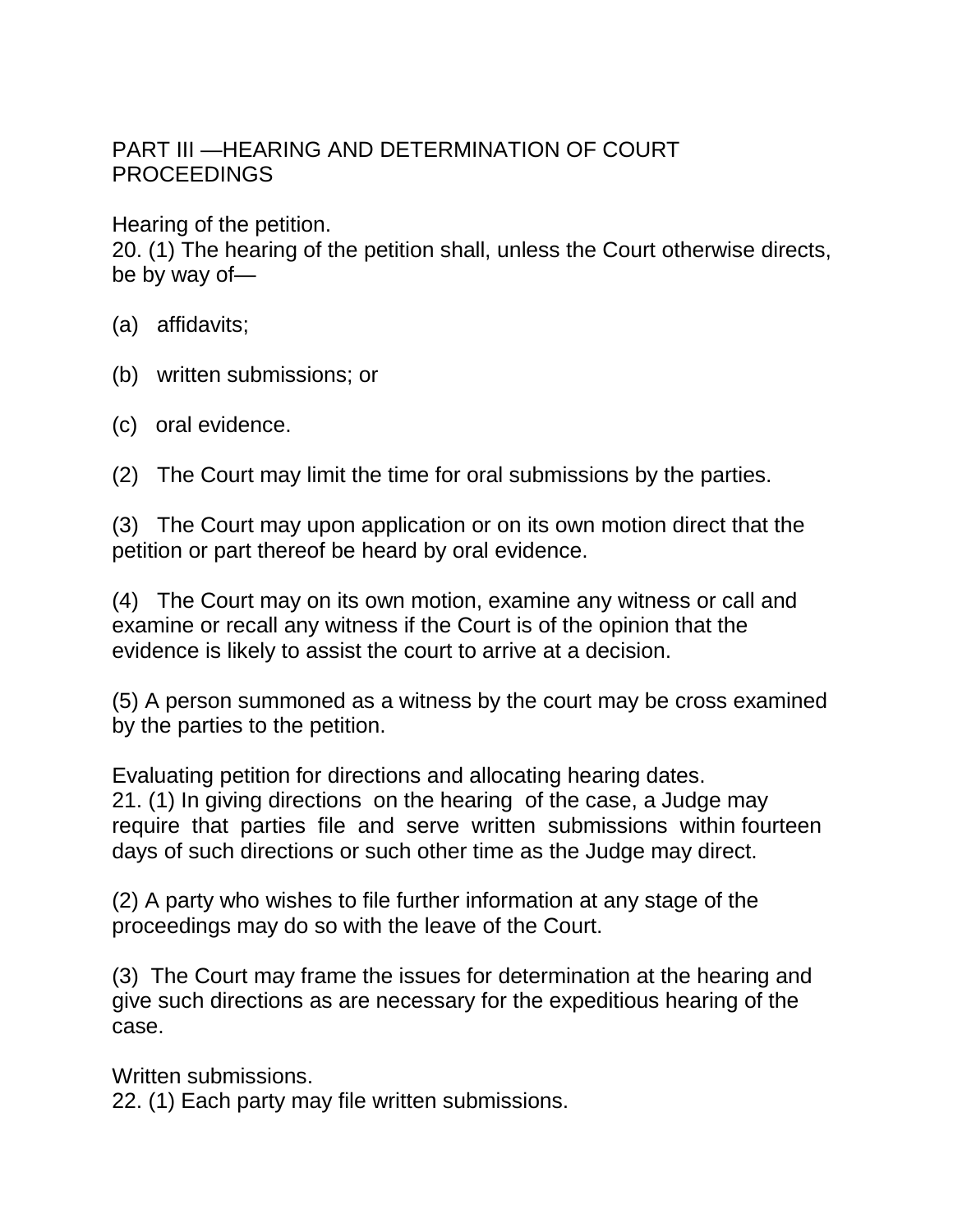(2) Subject to such directions as may be issued by the court, written submissions shall contain the following—

(a) a brief statement of facts with reference to exhibits, if any, attached to the petition;

(b) issues arising for determination; and

(c) a concise statement of argument on each issue incorporating the relevant authorities referred to together with the full citation of each authority.

(3) Copies of the authorities to be relied on shall be attached to the written submissions.

Conservatory or interim orders.

23. (1) Despite any provision to the contrary, a Judge before whom a petition under rule 4 is presented shall hear and determine an application for conservatory or interim orders.

(2) Service of the application in sub rule (1) may be dispensed with, with leave of the Court.

(3) The orders issued in sub rule (1) shall be personally served on the respondent or the advocate on record or with leave of the Court, by substituted service within such time as may be limited by the Court.

Application under rule 21.

24. (1) An application under rule 23may be made by way of notice of motion or by informal documentation.

(2) Where an oral application is made under rule 23, the Court shall reduce it in writing.

Setting aside, varying or discharge.

25. An order issued under rule 22 may be discharged, varied or set aside by the Court either on its own motion or on application by a party dissatisfied with the order.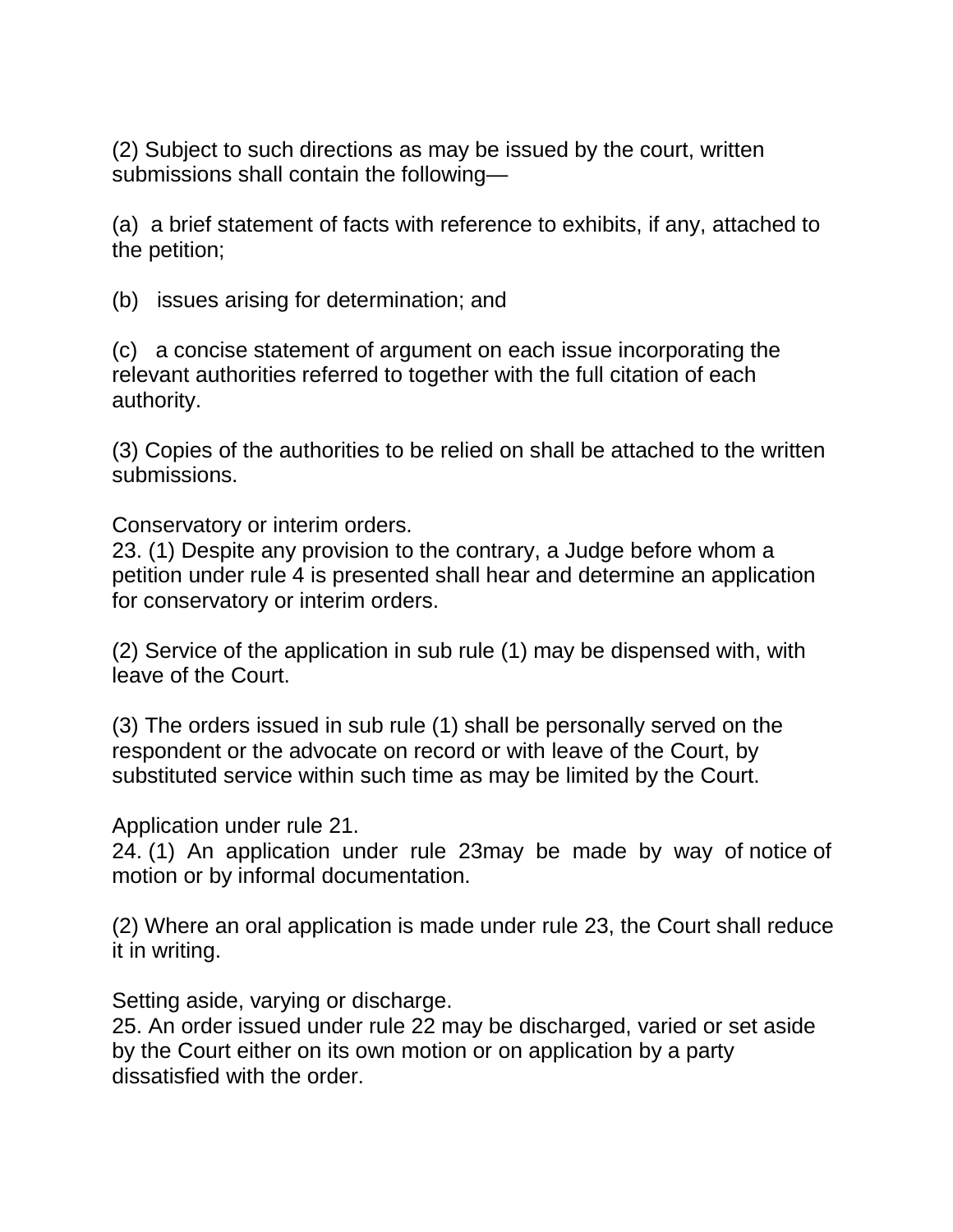Costs.

26. (1) The award of costs is at the discretion of the Court.

(2) In exercising its discretion to award costs, the Court shall take appropriate measures to ensure that every person has access to the Court to determine their rights and fundamental freedoms.

Withdrawal or discontinuance. 27. (1) The petitioner may—

(a) on notice to the court and to the respondent, apply to withdraw the petition; or

(b) with the leave of the court, discontinue the proceedings.

(2) The Court shall, after hearing the parties to the proceedings, decide on the matter and determine the juridical effects of that decision.

(3) Despite sub rule (2), the Court may, for reasons to be recorded, proceed with the hearing of a case petition in spite of the wish of the petitioner to withdraw or discontinue the proceedings.

## Acquiescence.

28. If the respondent does not dispute the facts in the petition whether wholly or in part, the Court shall, after hearing the parties, make such orders as it may deem fit.

Settlement by consent.

29. The parties may, with leave of the Court, record an amicable settlement reached by the parties in partial or final determination of the case.

Extension of time.

30. The Court may extend time limited by these rules, or by any decision of the Court.

Use of alternative dispute resolution.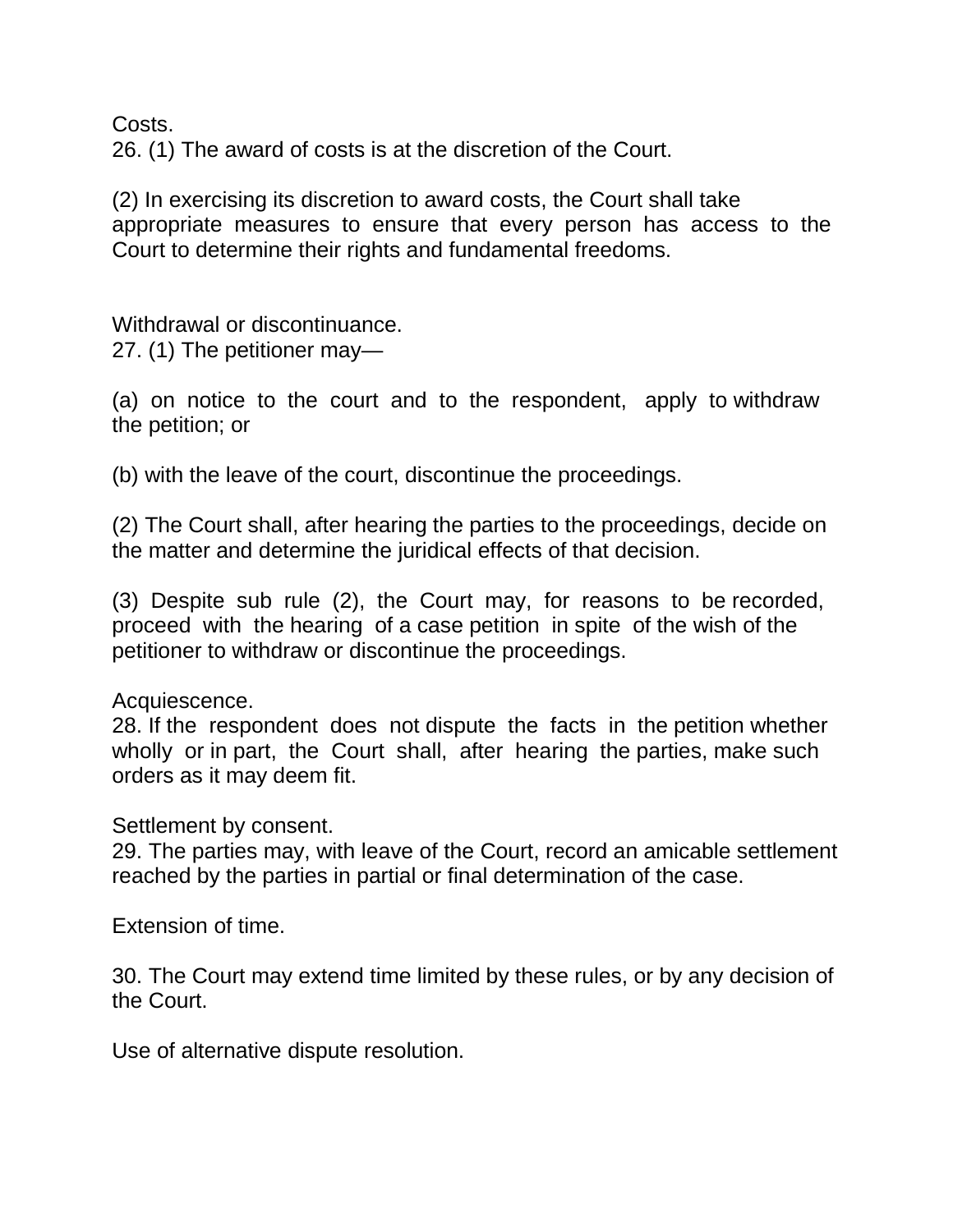31. The Court may refer a matter for hearing and determination by alternative dispute resolution mechanism.

Stay pending appeal.

32. (1) An appeal or a second appeal shall not operate as a stay of execution or proceedings under a decree or order appealed.

(2) An application for stay of execution may be made informally immediately following the delivery of judgment or ruling and the court may issue such orders as it deems fit and just.

(3) A formal application for stay may be filed within 14 days of the decision appealed from or within such time as the court may direct.

Revocation of part III of L.N. 6 of 2006.

33. (1) Part III of The Constitution of Kenya (Supervisory Jurisdiction and Protection of Fundamental Rights and Freedoms of the Individual) High Court Practice and Procedure Rules, 2006 is revoked.

(2) Despite sub rule (1), a matter currently pending in Court under Part III of Legal Notice No.6 of 2006 may be continued under these rules.

Court Fees

34. There shall be paid in respect of all proceedings under these Rules the same court fees as are payable in respect of civil proceedings in the High Court in so far as the same are applicable.

Waiver of court fees.

35. (1) A person who wishes to be exempted from paying court fees may apply to the Registrar.

(2) An application under sub-rule (1) may be made by informal documentation.

(3) The reasons for the Registrar's decision shall be recorded.

Practice Directions.

36. The Chief Justice may issue practice directions for the better carrying out of these rules.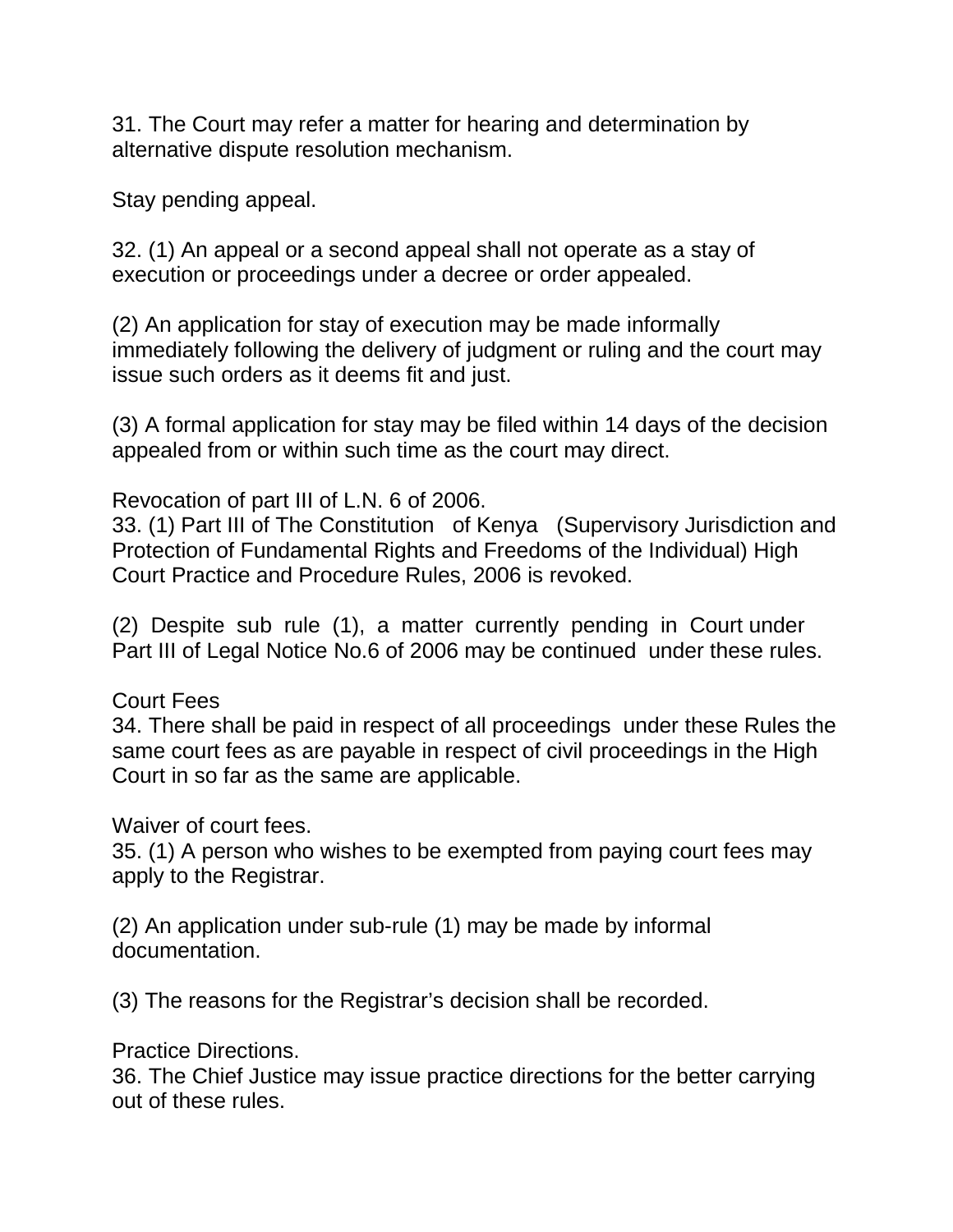Review.

37. The Chief Justice may review these rules from time to time.

**SCHEDULE** 

FORM A  $(r. 10(1))$ 

IN THE HIGH COURT OF KENYA AT.............................

PETITION NO. ...... OF .....................20.....

IN THE MATTER OF Article 22(1)

IN THE MATTER OF ALLEGED CONTRAVENTION OF RIGHTS OR FUNDAMENTAL FREEDOMS UNDER ARTICLE (insert article)

.............................................................................

**BETWEEN** 

A.B. (insert names of parties)...................................... PETITIONER

AND

C.D. (insert names of parties) .........................................RESPONDENT

TO:

The High Court of Kenya

The Petition of A.B (insert names of Petitioner) of (insert address of Petitioner) ...........in the Republic of Kenya is as follows- ............................................................. (the allegations upon which the Petitioner(s) rely must be concisely set out, in consecutively numbered paragraphs and should address the following:

(a) the facts of the case,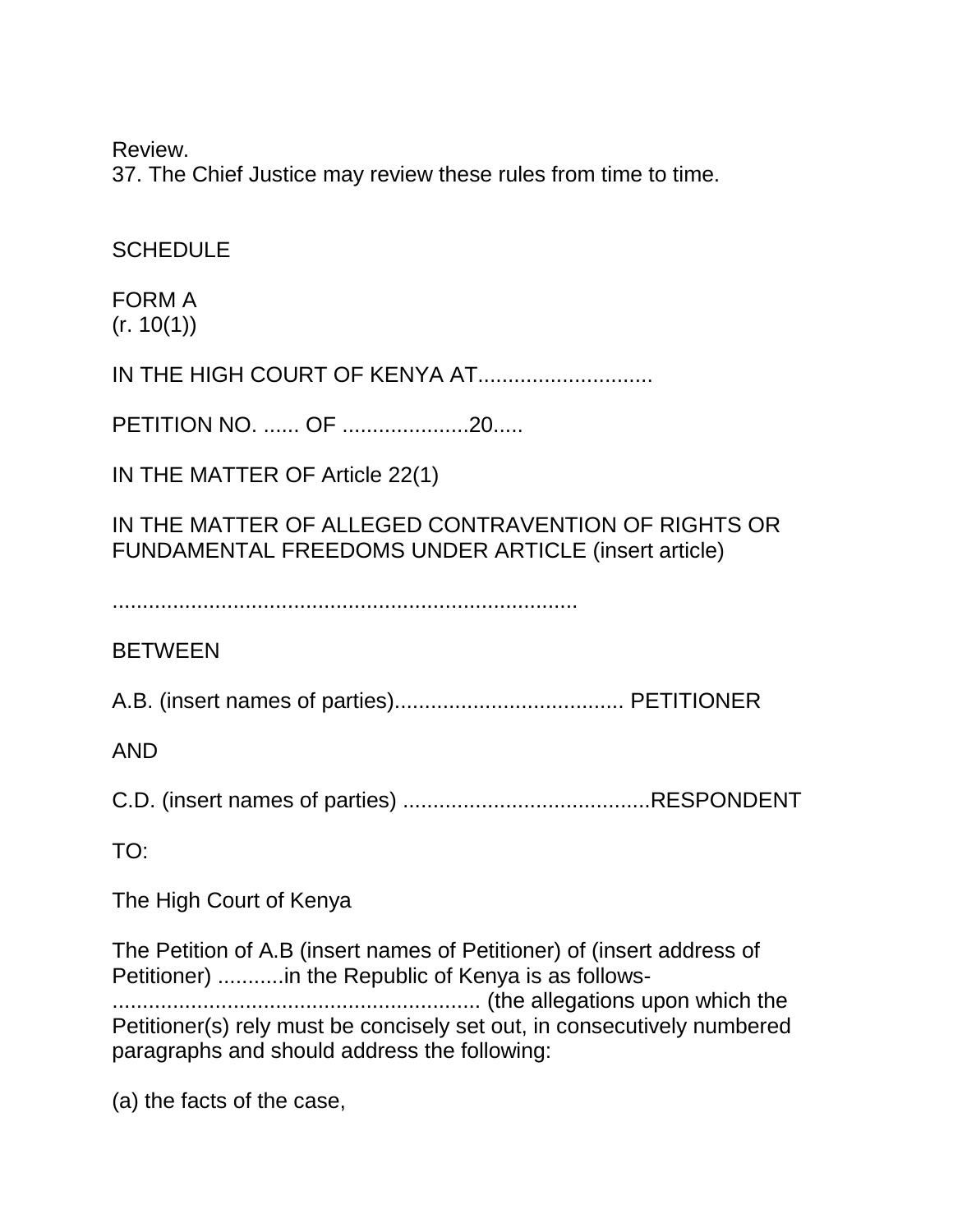(b) nature of the injury caused or likely to be caused to Petitioner or public in public interest suits,

(c) details regarding any civil, criminal or other litigation involving the Petitioner which could have a legal nexus with the issue raised in the suit)

………….............……………..

Your Petitioner(s) therefore pray(s) that..............................................................................

(set out exact order(s) sought)..............................................................................................

Or that such other order(s) as this Honourable Court shall deem just.

DATED at .................. this .................day of ......................20......

Signed............................... Petitioner/Advocate for the Petitioner

DRAWN & FILED BY:

TO BE SERVED UPON:

FORM B (r. 14(2))

AFFIDAVIT OF SERVICE (Title)

I...........................................................................of......................................... .. an adult of sound mind/advocate/a police officer/a process server of the court make oath and say as follows:

(1) On ..................................................., 20 .................at..................... (time) I served the petition/replying affidavit/document in this case on.................. (name) at.................... (place) by tendering a copy thereof to him/her and requiring a signature on the original. He/She signed/refused to sign the petition/replying affidavit/document. H /She was personally known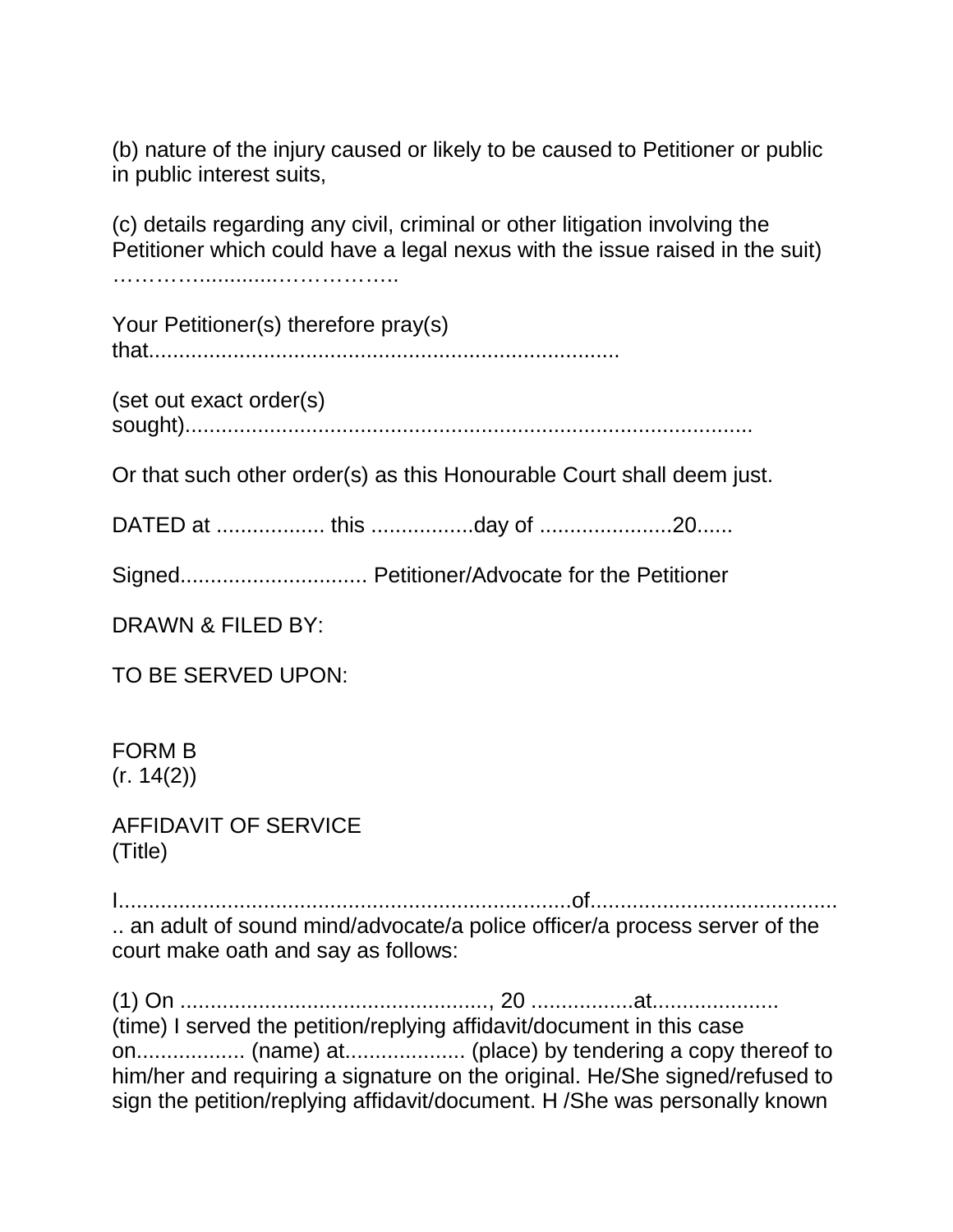to me/was identified to me by................................and admitted that he/she was the respondent/petitioner.

(2) Not being able to find the respondent/petitioner on..................................., 20...............at.............................. (time) I served the petition/replying affidavit/document on.......................................... (name) an adult member of the family of the respondent/petitioner who is residing with him/her.

(3) Not being able to find the respondent/petitioner or any person on whom service could be made, on...................................................... , 20 ...........at ........................(time), I affixed a copy of the petition/replying affidavit/document to the outer door of................................................being the house in which he/she ordinarily resides/carries on business/personally works for gain. I was accompanied by

...............................................................who identified the house to me.

(4) (Otherwise specify the manner in which the petition/replying affidavit/document was served).

SWORN by the said ............................................this............................................................ day........................................of......................................, 20.......................

Before me..........................................................................................

A Commissioner of Oaths/Magistrate.

FORM C  $(r.$ 22(3) SUBSTITUTED SERVICE BY ADVERTISEMENT To:................................................................................................................... ....

of..................................................................................................................... ....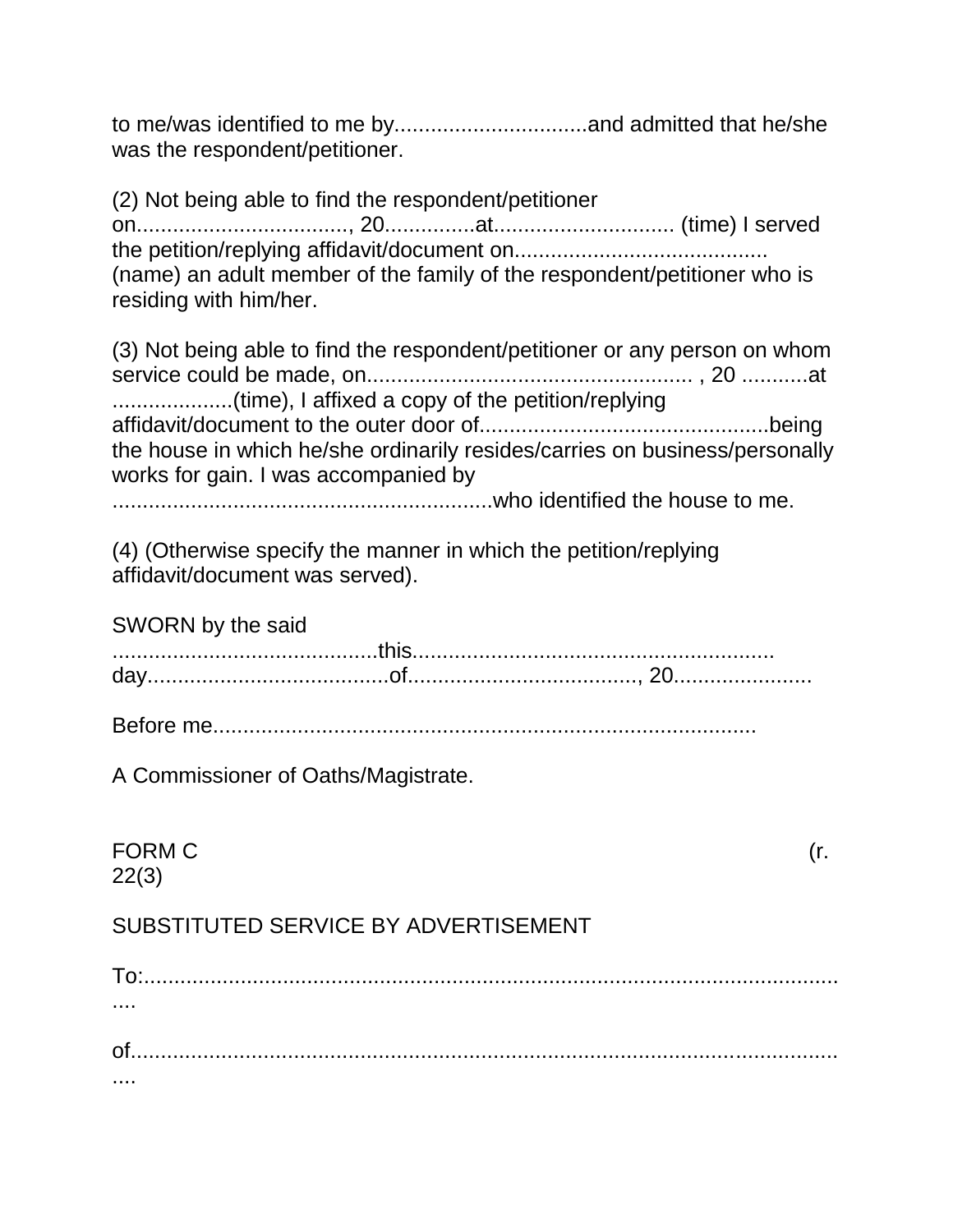Take notice that a petition has been filed in the .................Court at .................in Civil Suit No. ...........of 20 ............, in which you are named as respondent. Service of the petition on you has been ordered by means of this advertisement. A copy of the petition may be obtained from the court at..........

(insert postal address of registry).

And further take notice that, unless you enter an appearance within ................ days, the case will be heard in your absence.

FORM D

**Title** 

(as in the Petition)

NOTICE OF MOTION

TAKE NOTICE THAT that this Honorable Court Shall be moved on the...................................day of............................................ 20 at 9:00 o'clock in the forenoon or as soon thereafter as the applicant/counsel for the applicant may be heard on an application FOR ORDERS: -

(a)

(b)

WHICH APPLICATION is made on the following grounds: -